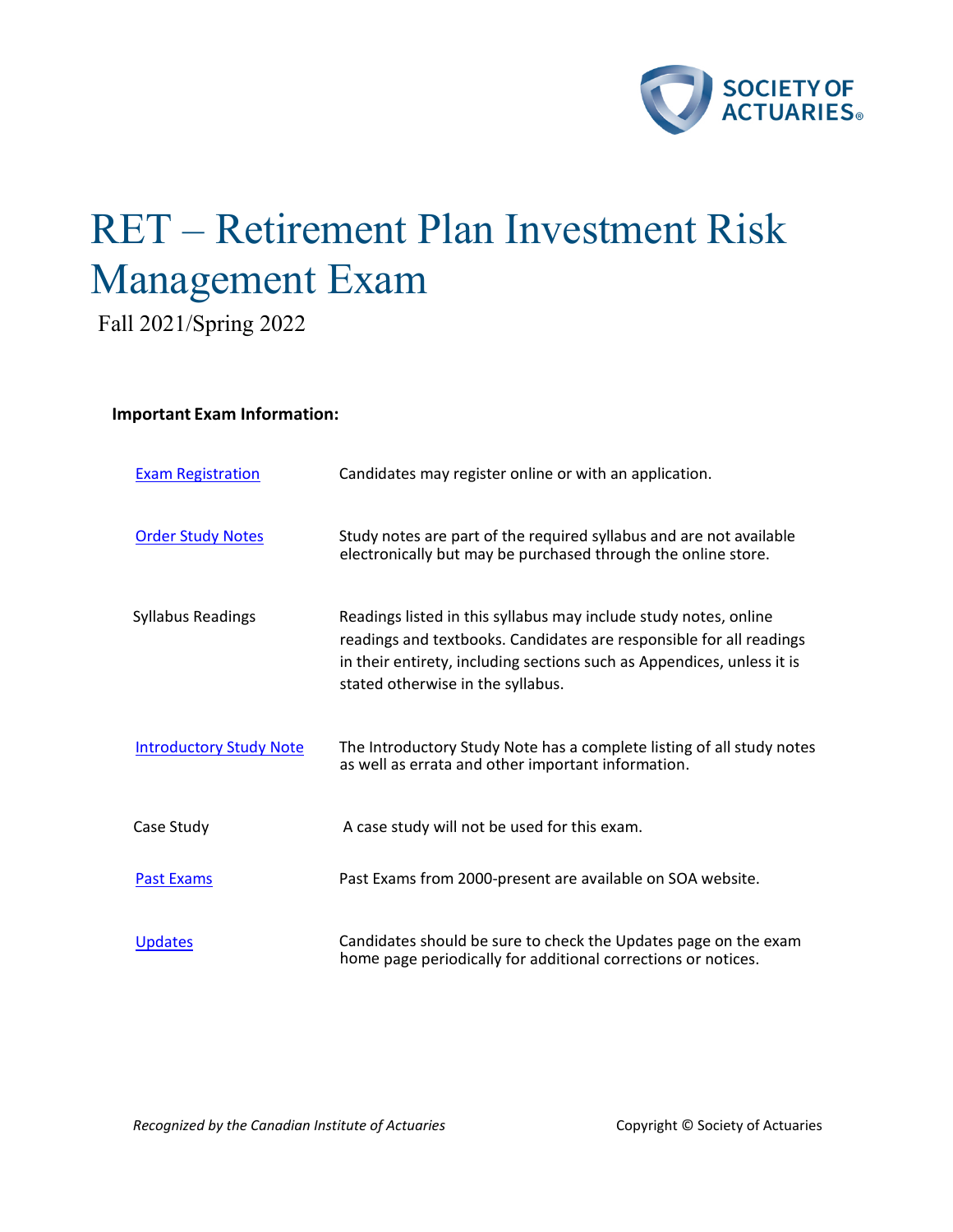## 1. **Topic: Investments and Asset Allocation**

#### **Learning Objectives**

The candidate will understand the issues facing retirement plan sponsors regarding investment of fund assets.

## **Learning Outcomes**

The Candidate will be able to:

- a) Assess the different types and combinations of investment vehicles for providing retirement benefits given the particulars of the stakeholders' financial circumstances, philosophy, industry, work force and benefit package
- b) Distinguish the various strategies, approaches and techniques used to manage retirement fund assets
- c) Assess a Statement of Investment Policy
- d) Assess the potential effects of various investments and investment policies on all of the stakeholders, including tax implications
- e) Describe the regulatory restrictions on and guidelines for retirement plan assets
- f) Identify and assess the sources of investment risk applicable to retirement fund assets
- g) Solve for a measure of investment performance relevant to a given benchmark

#### **Resources**

- *Modern Investment Management*, Litterman, Robert, 2003
	- o Ch. 2, 17, 22, 23, 24, 27 (pp. 501-505) & Ch. 28 (pp. 516-520)
- *Fundamentals of Private Pensions,* McGill, Dan, 9th Edition, 2010
	- o Ch. 26, 27 & 28
- *Morneau Shepell Handbook of Canadian Pension and Benefit Plans*, 17th Edition, 2020
	- o Ch. 7
- RPIRM-103-15: Fiduciary Liability Issuesfor Selection of Investments
- RPIRM-104-15: Maginn and Tuttle, Managing Investment Portfolios,  $3^{rd}$  Edition, Ch. 12 (sections 1-6)
- RPIRM-108-13: Introduction and Overview of Retirement Plan Investments
- RPIRM-132-14: CAPSA, Guideline No. 6, Pension Plan Prudent Investment Practices Guideline
- RPIRM-134-14: Liability-Responsive Asset Allocation, Russell Research
- RPIRM-143-17: Attracting Pension Plan Assets: What Alternative Investment Managers Need to Know
- RPIRM-144-17: Patient Capital, Private Opportunity: The Benefits and Challenges of Illiquid Alternatives
- RPIRM-151-18: Designing the Future of Target-Date Funds
- RPIRM-157-19: Sharpening the Arithmetic of Active Management
- RPIRM-158-19: Your Guide to Investing in Commodities
- RPIRM-160-19: Factor Investing and Adaptive Skill: 10 Observations on Rules-Based Equity Strategies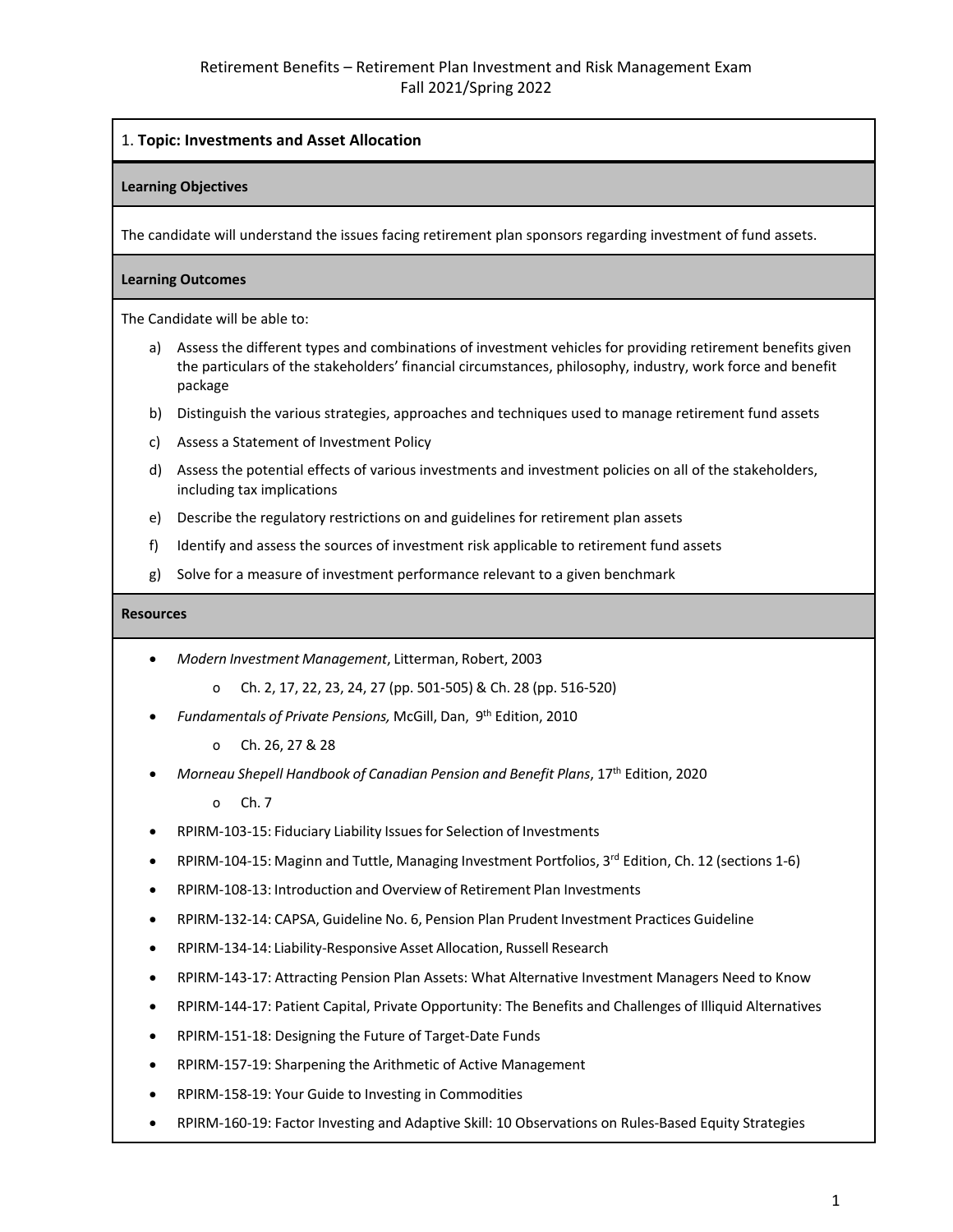## 2. **Topic: Investment Risk Management**

#### **Learning Objectives**

The candidate will recognize and appropriately reflect the role of plan investments in managing plan sponsor risk and make recommendations.

#### **Learning Outcomes**

The Candidate will be able to:

- a) Evaluate the interaction of plan investments with plan design, valuation, accounting and funding
- b) Evaluate the interaction and relationship between plan investments and valuation assumptions/methods
- c) Evaluate how factors including cash flow requirements, various plan designs and various economic environments affect setting investment strategy
- d) Apply and evaluate strategies and techniques for asset/liability management
- e) Provide advice and analysis to plan sponsors regarding the mitigation of pension plan risks
- f) Given a context, analyze a Statement of Investment Policy

#### **Resources**

• *Fundamentals of Private Pensions,* McGill, Dan, 9th Edition, 2010

o Ch. 27

- RPIRM-112-13: Asset/Liability Modeling and Asset Allocation for Pension Plans
- RPIRM-115-13: Pensionsin the Public Sector, Ch. 9
- RPIRM-134-14: Liability-Responsive Asset Allocation, Russell Research
- RPIRM-136-15: Longevity Risk Management: New Toolsfor Defined Benefit Pension Plans
- RPIRM-138-16: FSCO's IGN 001 Buy in Annuities for Defined Benefit Plans
- RPIRM-139-16: FSCO's IGN 002 Prudent Investment Practices for Derivatives
- RPIRM-140-16: OSFI's Policy Advisory #2014-002- Longevity Insurance and Longevity Swaps
- RPIRM-147-17: Charting the Course: a framework to evaluate pension de-risking strategies (excludingAppendices)
- RPIRM-148-17: Key Rate Durations: Measures of Interest Rate Risks
- RPIRM-149-17: Practical De-Risking Solutions: Asset Duration and Interest Rate Risk
- RPIRM-150-17: De-risking in a Low Interest Rate Environment
- RPIRM-152-18: Pension Plan Immunization Strategies: How Close Can You Get? Adding anything? Removal?
- RPIRM-156-18: Practical De-Risking Solutions: Low Volatility Equity Strategies
- RPIRM-163-21: Liability Driven Investment Explained
- RPIRM-164-21: Liability Relative Investing
- RPIRM-165-21: A Guide to Delegated Investment Management
- [New Solutions to an Age-Old Problem: Innovative Strategies for Managing Pension and Longevity Risk](https://www.tandfonline.com/doi/pdf/10.1080/10920277.2019.1672566)